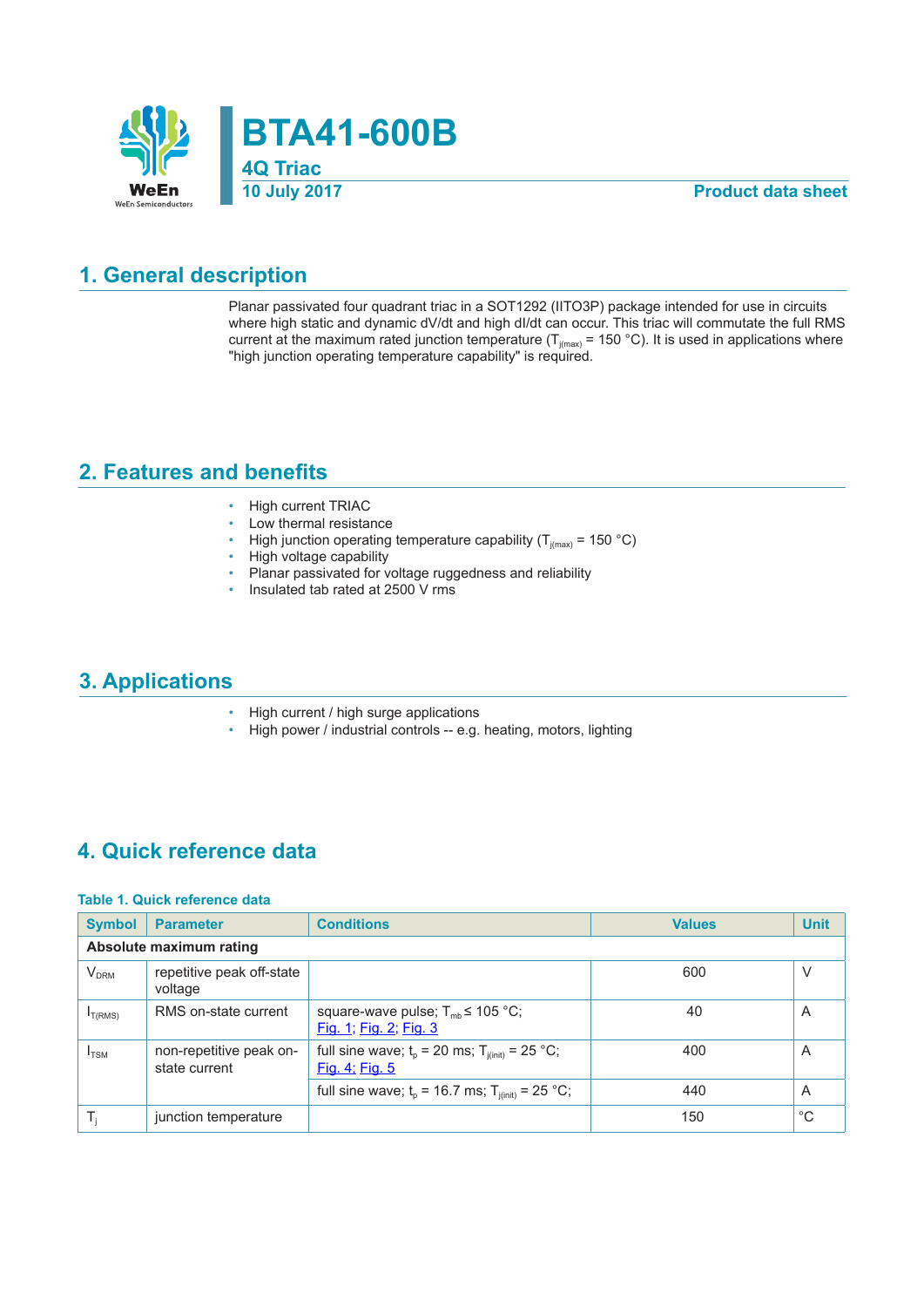| <b>Symbol</b>                                     | <b>Parameter</b>                         | <b>Conditions</b>                                                                                                               | <b>Min</b> | <b>Typ</b>               | <b>Max</b>               | <b>Unit</b> |
|---------------------------------------------------|------------------------------------------|---------------------------------------------------------------------------------------------------------------------------------|------------|--------------------------|--------------------------|-------------|
|                                                   | <b>Static characteristics</b>            |                                                                                                                                 |            |                          |                          |             |
| $I_{GT}$                                          | gate trigger current                     | $V_p = 12 V$ ; $I_r = 0.1 A$ ; T2+ G+<br>$T_i = 25 °C;$ Fig. 7                                                                  |            |                          | 50                       | mA          |
|                                                   |                                          | $V_p = 12$ V; $I_r = 0.1$ A; T2+ G-<br>$T_i = 25 °C;$ Fig. 7                                                                    |            |                          | 50                       | mA          |
|                                                   |                                          | $V_p = 12$ V: $I_r = 0.1$ A: T2- G-<br>$T_i = 25 °C;$ Fig. 7                                                                    | ÷          | $\overline{a}$           | 50                       | mA          |
|                                                   |                                          | $V_n = 12 V; I_{\tau} = 0.1 A; T2 - G+$<br>$T_i = 25 °C;$ Fig. 7                                                                |            | $\overline{\phantom{a}}$ | 70                       | mA          |
| $I_H$                                             | holding current                          | $V_{\rm D}$ = 12 V; T <sub>i</sub> = 25 °C; <u>Fig. 9</u>                                                                       |            |                          | 80                       | mA          |
| $V_T$                                             | on-state voltage                         | $I_T$ = 56.6 A; T <sub>i</sub> = 25 °C; <u>Fig. 10</u>                                                                          |            | 1.2                      | 1.5                      | $\vee$      |
|                                                   | <b>Dynamic characteristics</b>           |                                                                                                                                 |            |                          |                          |             |
| $dV_D/dt$<br>rate of rise of off-state<br>voltage |                                          | $V_{DM}$ = 536 V; T <sub>i</sub> = 125 °C; (V <sub>DM</sub> = 67%<br>of $V_{DRM}$ ); exponential waveform;<br>gate open circuit | 750        | $\overline{\phantom{a}}$ | $\overline{\phantom{a}}$ | $V/\mu s$   |
|                                                   |                                          | $V_{DM}$ = 536 V; T <sub>i</sub> = 150 °C; (V <sub>DM</sub> = 67%<br>of $V_{DRM}$ ; exponential waveform;<br>gate open circuit  | 500        |                          | $\overline{\phantom{a}}$ | $V/\mu s$   |
| $dl_{com}/dt$                                     | rate of change of<br>commutating current | $V_D$ = 400 V; T <sub>i</sub> = 125 °C; I <sub>T(RMS)</sub> = 20A;<br>$dV_{\text{com}}/dt = 20 V/\mu s$ ; gate open circuit     | 20         |                          | $\overline{\phantom{a}}$ | A/ms        |
|                                                   |                                          | $V_D$ = 400 V; T <sub>i</sub> = 150 °C; I <sub>T(RMS)</sub> = 20A;<br>$dV_{\text{com}}/dt = 20 V/\mu s$ ; gate open circuit     | 10         | $\overline{\phantom{a}}$ | $\overline{\phantom{a}}$ | A/ms        |

### **5. Pinning information**

| <b>Table 2. Pinning information</b> |               |                         |                           |                       |  |  |
|-------------------------------------|---------------|-------------------------|---------------------------|-----------------------|--|--|
| <b>Pin</b>                          | <b>Symbol</b> | <b>Description</b>      | <b>Simplified outline</b> | <b>Graphic symbol</b> |  |  |
|                                     | Τ1            | main terminal 1         |                           |                       |  |  |
| 2                                   | T2            | main terminal 2         | $\circ$                   | sym051                |  |  |
| 3                                   | G             | gate                    |                           |                       |  |  |
| mb                                  | n.c.          | mounting base; isolated | IITO3P (SOT1292)          |                       |  |  |

### **6. Ordering information**

| <b>Table 3. Ordering information</b> |                |                                                                                                       |                |  |  |  |
|--------------------------------------|----------------|-------------------------------------------------------------------------------------------------------|----------------|--|--|--|
| <b>Type number</b>                   | <b>Package</b> |                                                                                                       |                |  |  |  |
|                                      | <b>Name</b>    | <b>Description</b>                                                                                    | <b>Version</b> |  |  |  |
| BTA41-600B                           | <b>IITO3P</b>  | plastic single-ended through-hole package; isolated heatsink<br>mounted; 1 mounting hole; 3-lead TO3P | SOT1292        |  |  |  |

### **7. Marking**

| <b>Table 4. Marking codes</b> |                                                                            |                      |                                                                      |
|-------------------------------|----------------------------------------------------------------------------|----------------------|----------------------------------------------------------------------|
| <b>Type number</b>            |                                                                            | <b>Marking codes</b> |                                                                      |
| BTA41-600B                    | BTA41-600B                                                                 |                      |                                                                      |
| BTA41-600B                    | All information provided in this document is subject to legal disclaimers. |                      | <sup>©</sup> WeEn Semiconductors Co., Ltd. 2017. All rights reserved |
| <b>Product data sheet</b>     | <b>10 July 2017</b>                                                        |                      | 2/12                                                                 |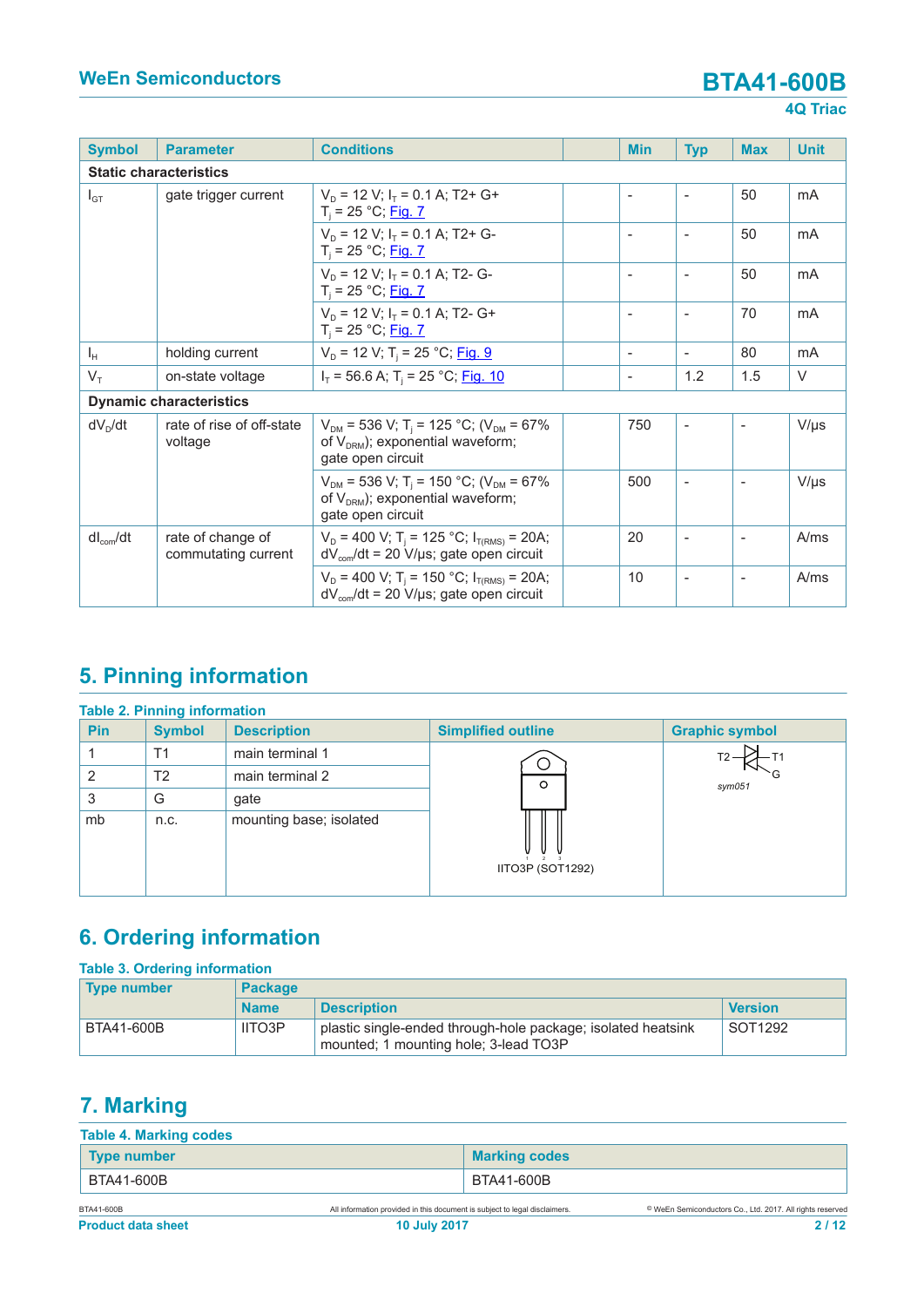### **8. Limiting values**

#### **Table 4. Limiting values**

*In accordance with the Absolute Maximum Rating System (IEC 60134).*

| <b>Symbol</b>          | <b>Parameter</b>                         | <b>Conditions</b>                                                             | <b>Values</b> | <b>Unit</b>    |
|------------------------|------------------------------------------|-------------------------------------------------------------------------------|---------------|----------------|
| <b>V<sub>DRM</sub></b> | repetitive peak off-state<br>voltage     |                                                                               | 600           | $\vee$         |
| $I_{T(RMS)}$           | RMS on-state current                     | full sine wave; $T_{mb} \leq 105^{\circ}$ C; Fig. 1;<br><u>Fig. 2; Fig. 3</u> | 40            | A              |
| $I_{TSM}$              | non-repetitive peak on-<br>state current | full sine wave; $t_0$ = 20 ms; $T_{i(int)}$ = 25 °C;<br>Fig. 4; Fig. 5        | 400           | $\overline{A}$ |
|                        |                                          | full sine wave; $t_p = 16.7$ ms; $T_{j(int)} = 25$ °C;                        | 440           | A              |
| $l^2t$                 | $l2$ t for fusing                        | $t_0$ = 10ms; sine wave                                                       | 800           | $A^2$ /s       |
| $dI_T/dt$              | rate of rise of on-state<br>current      | $I_{\odot}$ = 150 mA                                                          | 150           | $A/\mu s$      |
| $I_{GM}$               | peak gate current                        | $t_{p} = 20 \mu s$                                                            | 8             | $\mathsf{A}$   |
| $P_{GM}$               | peak gate power                          | $t_{o} = 20 \mu s$                                                            | 40            | W              |
| $P_{G(AV)}$            | average gate power                       | over any 20 ms period                                                         | 1             | W              |
| $T_{\text{stg}}$       | storage temperature                      |                                                                               | $-40$ to 150  | $^{\circ}C$    |
| $T_i$                  | junction temperature                     |                                                                               | 150           | $^{\circ}C$    |

<span id="page-2-1"></span><span id="page-2-0"></span>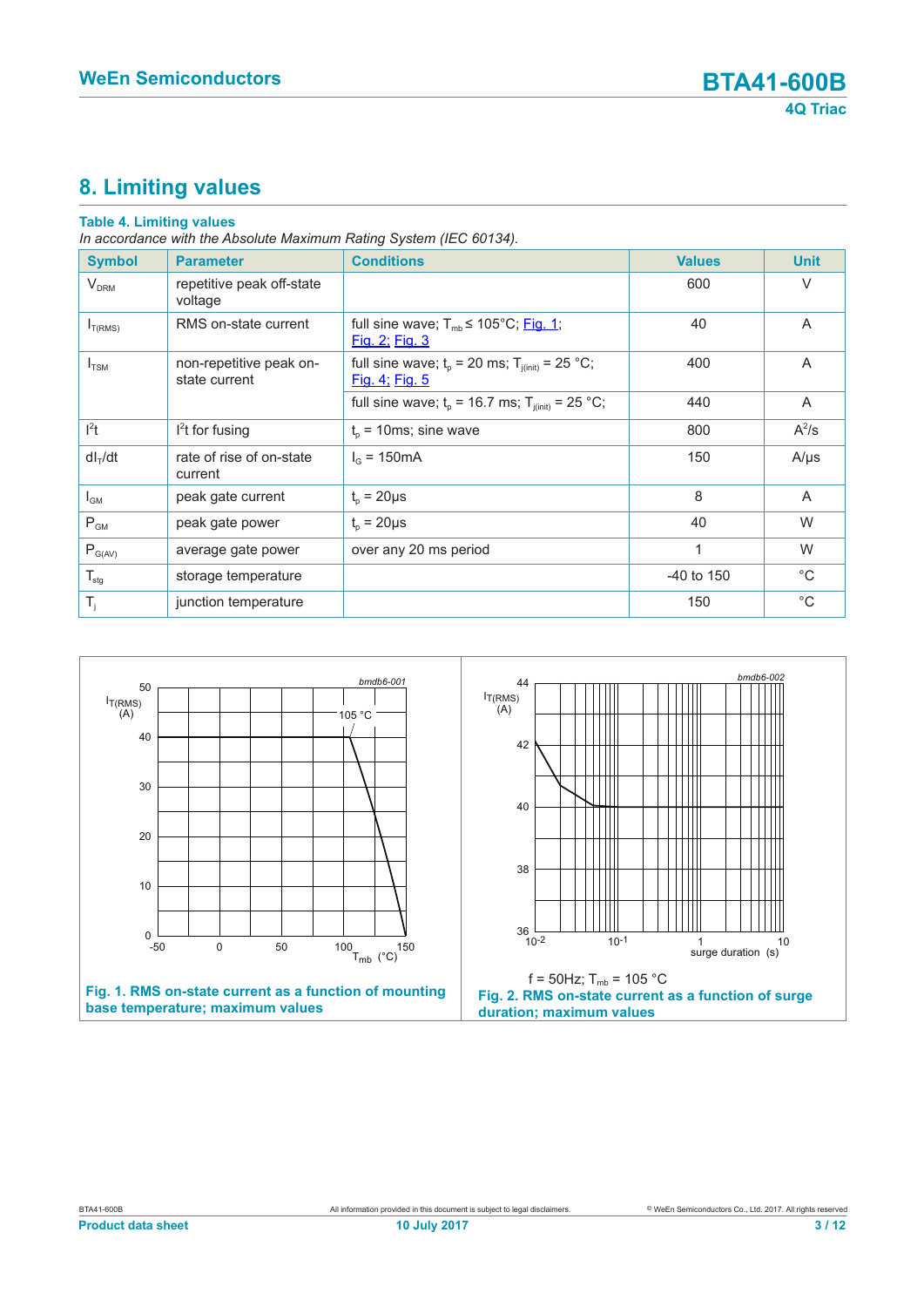<span id="page-3-2"></span><span id="page-3-1"></span><span id="page-3-0"></span>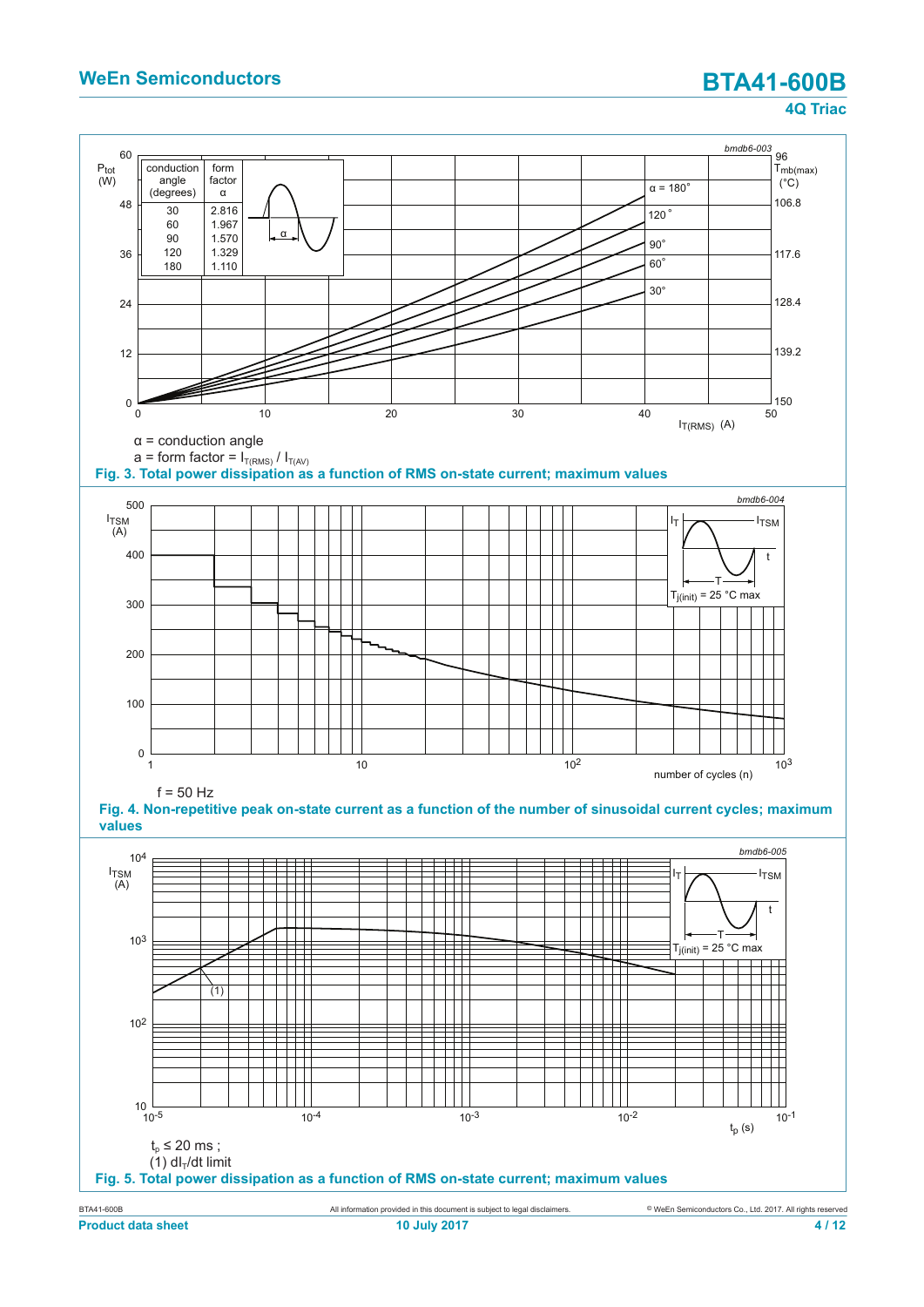#### **9. Thermal characteristics**

<span id="page-4-0"></span>

| <b>Symbol</b>  | <b>Parameter</b>                                           | <b>Conditions</b> | <b>Min</b> | <b>Typ</b> | <b>Max</b>               | <b>Unit</b> |
|----------------|------------------------------------------------------------|-------------------|------------|------------|--------------------------|-------------|
| $R_{th(j-mb)}$ | thermal resistance<br>from junction to<br>mounting base    | <u>Fig. 6</u>     |            |            | 0.9                      | K/W         |
| $R_{th(i-a)}$  | thermal resistance<br>from junction to<br>ambient free air | in free air       |            | 55         | $\overline{\phantom{a}}$ | K/W         |



### **10. Isolation characteristics**

| <b>Table 6. Isolation characteristics</b> |                       |                                                                                                                                          |  |            |            |            |              |
|-------------------------------------------|-----------------------|------------------------------------------------------------------------------------------------------------------------------------------|--|------------|------------|------------|--------------|
| <b>Symbol</b>                             | <b>Parameter</b>      | <b>Conditions</b>                                                                                                                        |  | <b>Min</b> | <b>Typ</b> | <b>Max</b> | <b>Unit</b>  |
| $V_{\rm isol(RMS)}$                       | RMS isolation voltage | from all terminal to external heatsink;<br>sinusoidal waveform; clean and dust<br>free; 50 Hz ≤ f ≤ 60 Hz; RH ≤ 65 %;<br>$T_{b}$ = 25 °C |  | -          |            | 2500       | <sup>V</sup> |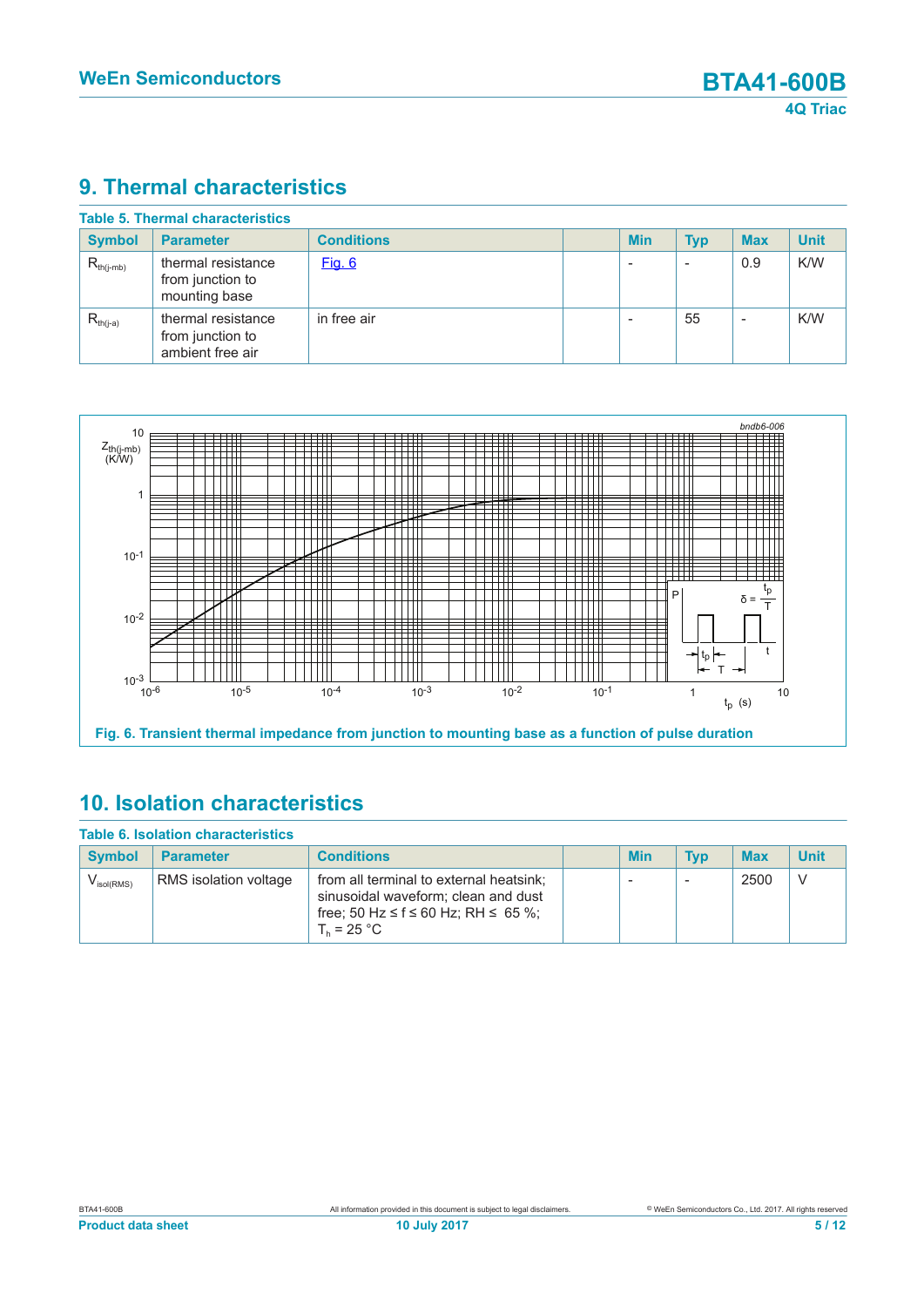#### **11. Characteristics**

| <b>Table 7. Characteristics</b> |                                          |                                                                                                                                        |  |                          |                          |                          |             |
|---------------------------------|------------------------------------------|----------------------------------------------------------------------------------------------------------------------------------------|--|--------------------------|--------------------------|--------------------------|-------------|
| <b>Symbol</b>                   | <b>Parameter</b>                         | <b>Conditions</b>                                                                                                                      |  | <b>Min</b>               | <b>Typ</b>               | <b>Max</b>               | <b>Unit</b> |
| <b>Static characteristics</b>   |                                          |                                                                                                                                        |  |                          |                          |                          |             |
| $I_{GT}$                        | gate trigger current                     | $V_D$ = 12 V; $I_T$ = 0.1 A; T2+ G+;<br>$T_i = 25 °C;$ Fig. 7                                                                          |  |                          |                          | 50                       | mA          |
|                                 |                                          | $V_D$ = 12 V; $I_T$ = 0.1 A; T2+ G-;<br>$T_i = 25 °C$ ; Fig. 7                                                                         |  |                          | $\overline{\phantom{a}}$ | 50                       | mA          |
|                                 |                                          | $V_{D}$ = 12 V; $I_{T}$ = 0.1 A; T2- G-;<br>$T_i = 25 °C;$ Fig. 7                                                                      |  | $\overline{a}$           | $\sim$                   | 50                       | mA          |
|                                 |                                          | $V_D$ = 12 V; $I_T$ = 0.1 A; T2- G+;<br>$T_i = 25 °C;$ Fig. 7                                                                          |  | $\bar{\phantom{a}}$      | $\overline{\phantom{a}}$ | 70                       | mA          |
| $\mathsf{I}_{\mathsf{L}}$       | latching current                         | $V_D$ = 12 V; $I_T$ = 0.1 A; T2+ G+;<br>$T_i = 25 °C;$ Fig. 8                                                                          |  | $\blacksquare$           | $\blacksquare$           | 100                      | mA          |
|                                 |                                          | $V_D$ = 12 V; $I_T$ = 0.1 A; T2+ G-;<br>$T_i = 25 °C;$ Fig. 8                                                                          |  | $\overline{\phantom{a}}$ | $\mathbb{L}$             | 160                      | mA          |
|                                 |                                          | $V_{D}$ = 12 V; $I_{T}$ = 0.1 A; T2- G-;<br>$T_i = 25 °C;$ Fig. 8                                                                      |  | $\overline{\phantom{a}}$ | $\mathbb{L}$             | 100                      | mA          |
|                                 |                                          | $V_{D}$ = 12 V; $I_{T}$ = 0.1 A; T2- G+;<br>$T_i = 25 °C;$ Fig. 8                                                                      |  | $\blacksquare$           | $\Box$                   | 100                      | mA          |
| $\mathsf{I}_{\mathsf{H}}$       | holding current                          | $V_D$ = 12 V; T <sub>i</sub> = 25 °C; <u>Fig. 9</u>                                                                                    |  | $\overline{\phantom{a}}$ | $\Box$                   | 80                       | mA          |
| $V_T$                           | on-state voltage                         | $I_T$ = 56.6 A; T <sub>i</sub> = 25 °C; Fig. 10                                                                                        |  | $\mathbf{r}$             | 1.2                      | 1.5                      | $\vee$      |
| $\mathsf{V}_{\texttt{GT}}$      | gate trigger voltage                     | $V_p = 12 V$ ; $I_T = 0.1 A$ ; T <sub>i</sub> = 25 °C;<br><b>Fig. 11</b>                                                               |  | $\bar{\phantom{a}}$      | 0.8                      | 1.3                      | $\vee$      |
|                                 |                                          | $V_p = 400$ V; $I_T = 0.1$ A; $T_i = 150$ °C;<br><b>Fig. 11</b>                                                                        |  | 0.2                      | 0.45                     | $\bar{\phantom{a}}$      | $\vee$      |
| $I_D$                           | off-state current                        | $V_{\text{D}}$ = 600 V; T <sub>i</sub> = 25 °C                                                                                         |  | $\bar{\phantom{a}}$      | $\mathbb{L}$             | 10                       | μA          |
|                                 |                                          | $V_D$ = 600 V; T <sub>i</sub> = 150 °C                                                                                                 |  | $\overline{\phantom{a}}$ | $\overline{\phantom{a}}$ | 2.5                      | mA          |
|                                 | <b>Dynamic characteristics</b>           |                                                                                                                                        |  |                          |                          |                          |             |
| $dV_D/dt$                       | rate of rise of off-state<br>voltage     | $V_{DM}$ = 536 V; T <sub>i</sub> = 125 °C; (V <sub>DM</sub> = 67%<br>of $V_{DRM}$ ); exponential waveform;<br>gate open circuit        |  | 750                      | $\frac{1}{2}$            | $\blacksquare$           | $V/\mu s$   |
|                                 |                                          | $V_{DM}$ = 536 V; T <sub>i</sub> = 150 °C; (V <sub>DM</sub> = 67%<br>of V <sub>DRM</sub> ); exponential waveform;<br>gate open circuit |  | 500                      | $\overline{a}$           | $\sim$                   | $V/\mu s$   |
| $dl_{com}/dt$                   | rate of change of<br>commutating current | $V_D$ = 400 V; T <sub>i</sub> = 125 °C; I <sub>T(RMS)</sub> = 20A;<br>$dV_{\text{com}}/dt = 20 V/\mu s$ ; gate open circuit            |  | 20                       | $\bar{\phantom{a}}$      | $\mathcal{L}$            | A/ms        |
|                                 |                                          | $V_D = 400$ V; T <sub>i</sub> = 150 °C; I <sub>T(RMS)</sub> = 20A;<br>$dV_{\text{com}}/dt = 20 V/\mu s$ ; gate open circuit            |  | 10                       | $\frac{1}{2}$            | $\overline{\phantom{a}}$ | A/ms        |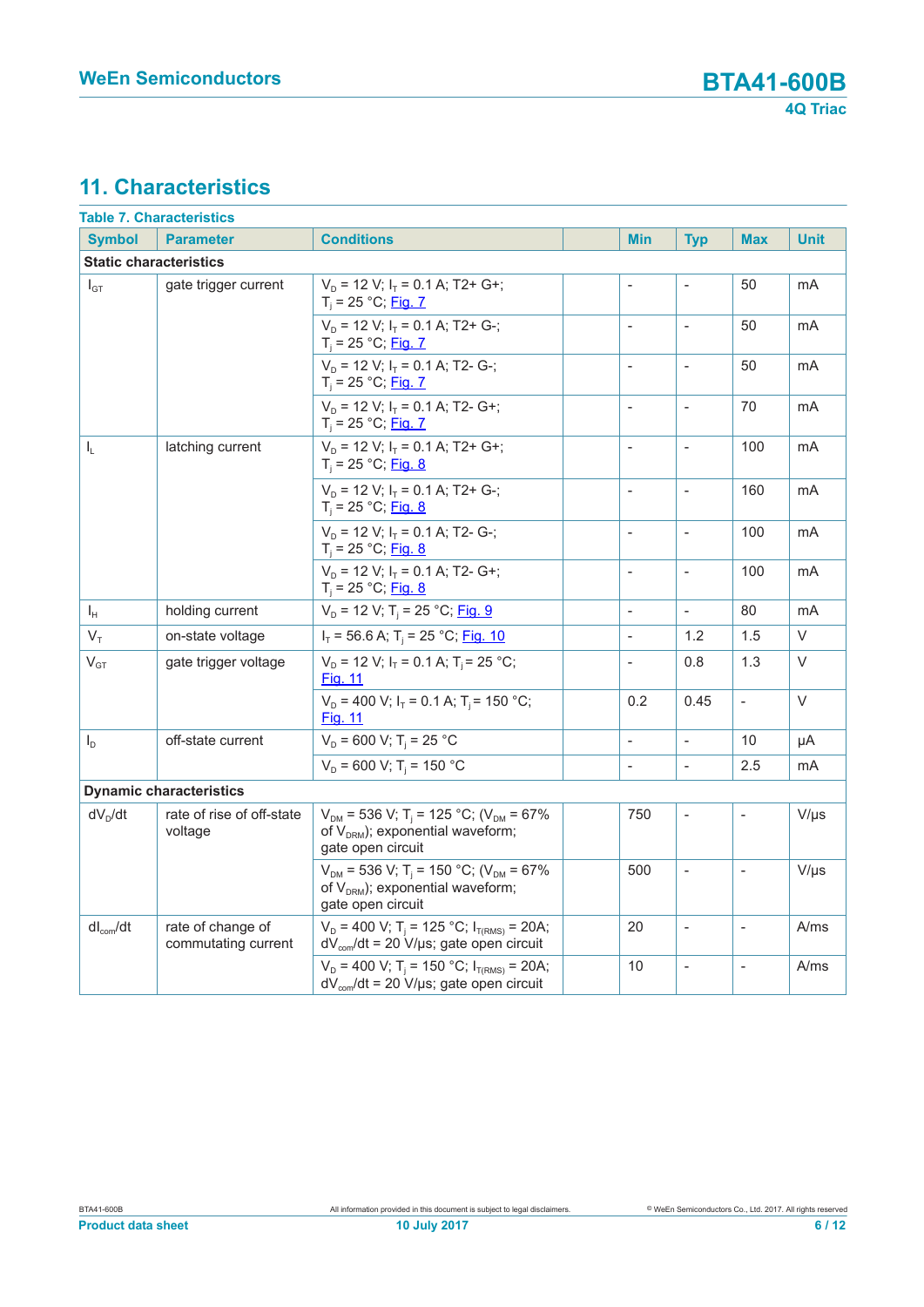<span id="page-6-3"></span><span id="page-6-2"></span><span id="page-6-1"></span><span id="page-6-0"></span>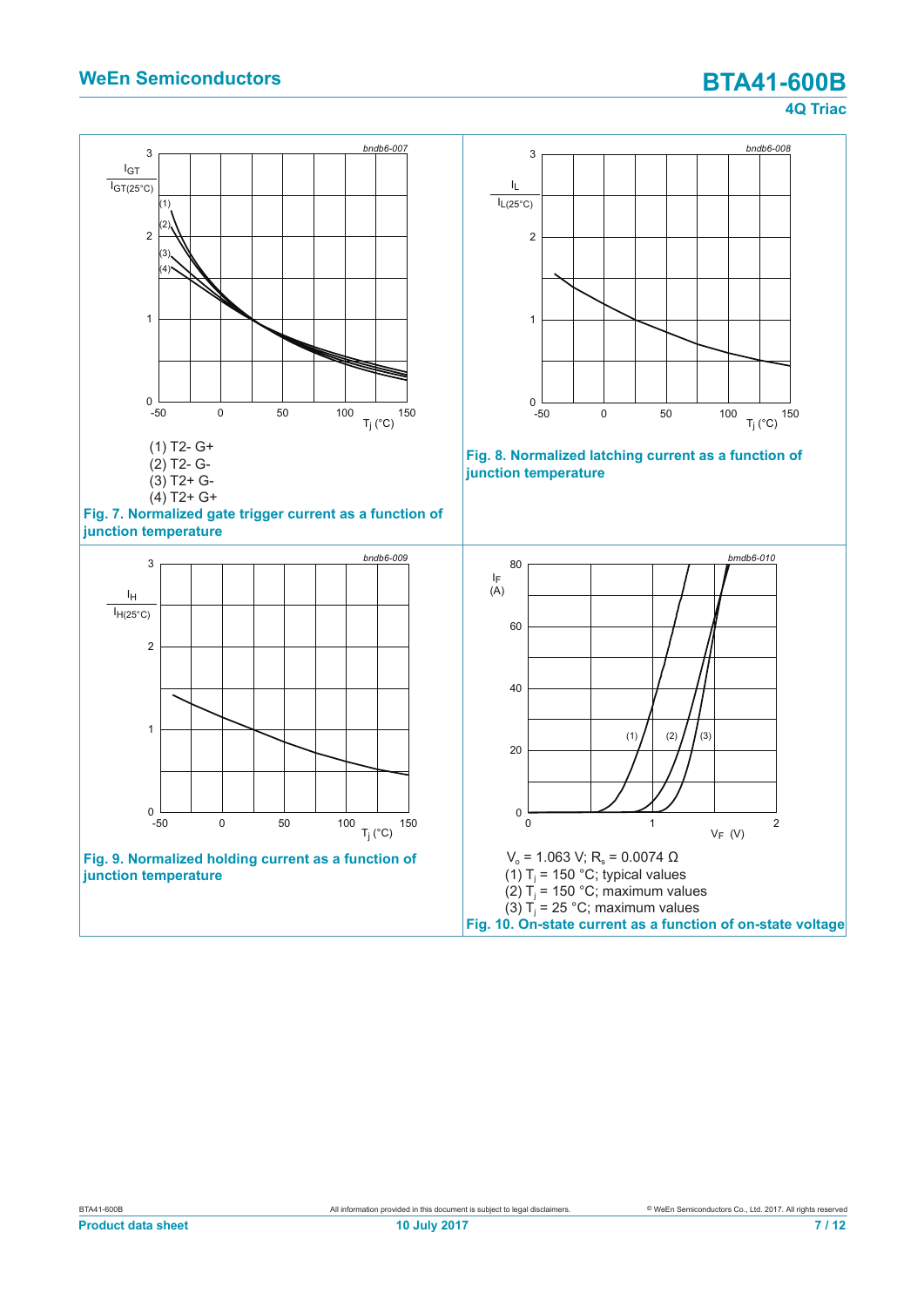<span id="page-7-0"></span>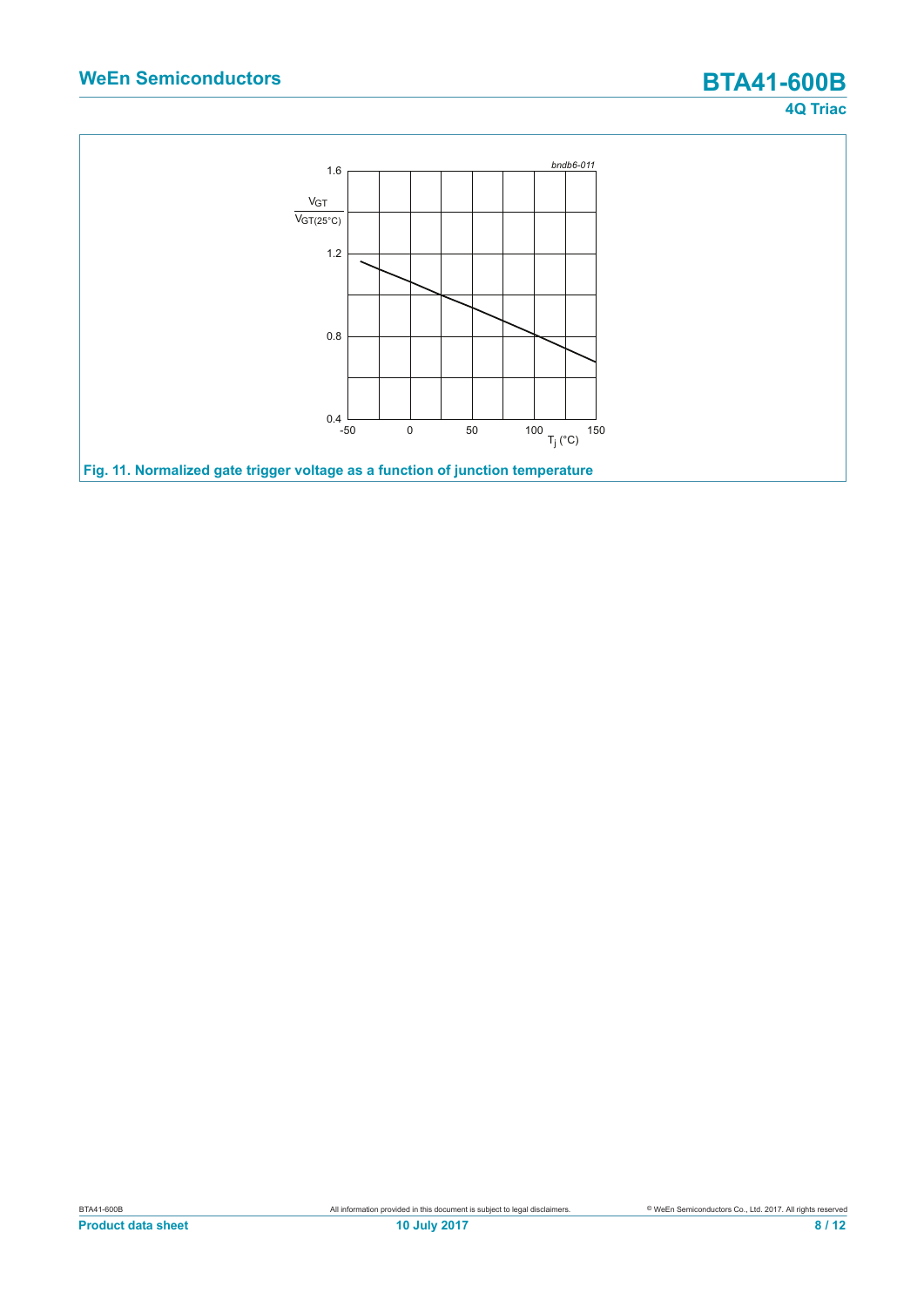#### **12. Package outline**

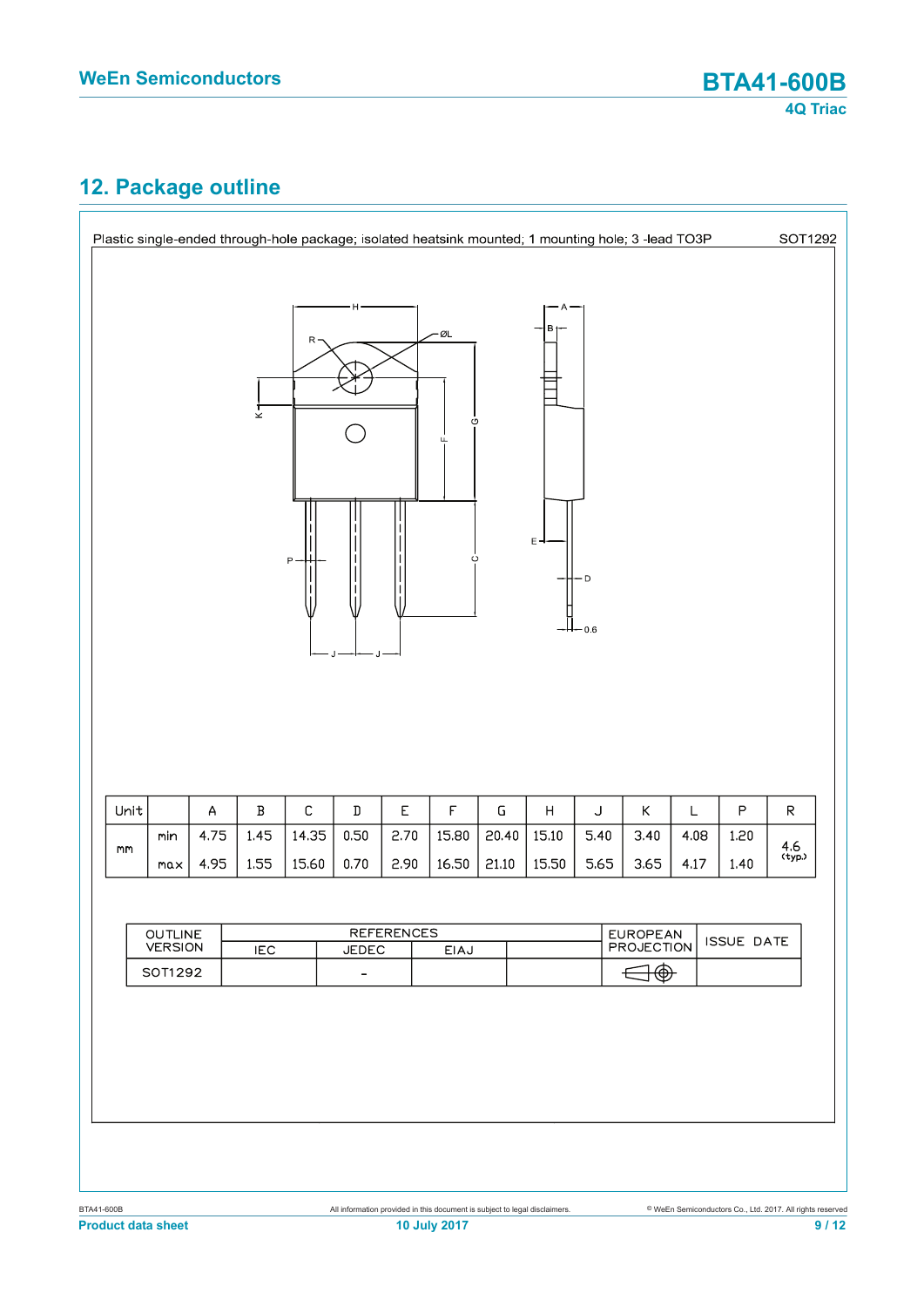### **13. Legal information**

#### **Data sheet status**

| <b>Document</b><br>status [1][2]     | <b>Product</b><br>status [3] | <b>Definition</b>                                                                           |
|--------------------------------------|------------------------------|---------------------------------------------------------------------------------------------|
| Objective<br>[short] data<br>sheet   | Development                  | This document contains data from<br>the objective specification for product<br>development. |
| Preliminary<br>[short] data<br>sheet | Qualification                | This document contains data from the<br>preliminary specification.                          |
| Product<br>[short] data<br>sheet     | Production                   | This document contains the product<br>specification.                                        |

[1] Please consult the most recently issued document before initiating or completing a design.

- [2] The term 'short data sheet' is explained in section "Definitions".
- [3] The product status of device(s) described in this document may have changed since this document was published and may differ in case of multiple devices. The latest product status information is available on the Internet at URL http://www.ween-semi.com.

#### **Definitions**

**Draft** — The document is a draft version only. The content is still under internal review and subject to formal approval, which may result in modifications or additions. WeEn Semiconductors does not give any representations or warranties as to the accuracy or completeness of information included herein and shall have no liability for the consequences of use of such information.

**Short data sheet** — A short data sheet is an extract from a full data sheet with the same product type number(s) and title. A short data sheet is intended for quick reference only and should not be relied upon to contain detailed and full information. For detailed and full information see the relevant full data sheet, which is available on request via the local WeEn Semiconductors sales office. In case of any inconsistency or conflict with the short data sheet, the full data sheet shall prevail.

**Product specification** — The information and data provided in a Product data sheet shall define the specification of the product as agreed between WeEn Semiconductors and its customer, unless WeEn Semiconductors and customer have explicitly agreed otherwise in writing. In no event however, shall an agreement be valid in which the WeEn Semiconductors product is deemed to offer functions and qualities beyond those described in the Product data sheet.

#### **Disclaimers**

**Limited warranty and liability** — Information in this document is believed to be accurate and reliable. However, WeEn Semiconductors does not give any representations or warranties, expressed or implied, as to the accuracy or completeness of such information and shall have no liability for the consequences of use of such information. WeEn Semiconductors takes no responsibility for the content in this document if provided by an information source outside of WeEn Semiconductors.

In no event shall WeEn Semiconductors be liable for any indirect, incidental, punitive, special or consequential damages (including - without limitation lost profits, lost savings, business interruption, costs related to the removal or replacement of any products or rework charges) whether or not such damages are based on tort (including negligence), warranty, breach of contract or any other legal theory.

Notwithstanding any damages that customer might incur for any reason whatsoever, WeEn Semiconductors' aggregate and cumulative liability towards customer for the products described herein shall be limited in accordance with the *Terms and conditions of commercial sale* of WeEn **Semiconductors** 

**Right to make changes** — WeEn Semiconductors reserves the right to make changes to information published in this document, including without limitation specifications and product descriptions, at any time and without notice. This document supersedes and replaces all information supplied prior to the publication hereof.

**Suitability for use** — WeEn Semiconductors products are not designed, authorized or warranted to be suitable for use in life support, life-critical or safety-critical systems or equipment, nor in applications where failure or malfunction of an WeEn Semiconductors product can reasonably be expected to result in personal injury, death or severe property or environmental damage. WeEn Semiconductors and its suppliers accept no liability for inclusion and/or use of WeEn Semiconductors products in such equipment or applications and therefore such inclusion and/or use is at the customer's own risk.

**Quick reference data** — The Quick reference data is an extract of the product data given in the Limiting values and Characteristics sections of this document, and as such is not complete, exhaustive or legally binding.

**Applications** — Applications that are described herein for any of these products are for illustrative purposes only. WeEn Semiconductors makes no representation or warranty that such applications will be suitable for the specified use without further testing or modification.

Customers are responsible for the design and operation of their applications and products using WeEn Semiconductors products, and WeEn Semiconductors accepts no liability for any assistance with applications or customer product design. It is customer's sole responsibility to determine whether the WeEn Semiconductors product is suitable and fit for the customer's applications and products planned, as well as for the planned application and use of customer's third party customer(s). Customers should provide appropriate design and operating safeguards to minimize the risks associated with their applications and products.

WeEn Semiconductors does not accept any liability related to any default, damage, costs or problem which is based on any weakness or default in the customer's applications or products, or the application or use by customer's third party customer(s). Customer is responsible for doing all necessary testing for the customer's applications and products using WeEn Semiconductors products in order to avoid a default of the applications and the products or of the application or use by customer's third party customer(s). WeEn does not accept any liability in this respect.

**Limiting values** — Stress above one or more limiting values (as defined in the Absolute Maximum Ratings System of IEC 60134) will cause permanent damage to the device. Limiting values are stress ratings only and (proper) operation of the device at these or any other conditions above those given in the Recommended operating conditions section (if present) or the Characteristics sections of this document is not warranted. Constant or repeated exposure to limiting values will permanently and irreversibly affect the quality and reliability of the device.

**No offer to sell or license** — Nothing in this document may be interpreted or construed as an offer to sell products that is open for acceptance or the grant, conveyance or implication of any license under any copyrights, patents or other industrial or intellectual property rights.

**Export control** — This document as well as the item(s) described herein may be subject to export control regulations. Export might require a prior authorization from competent authorities.

**Non-automotive qualified products** — Unless this data sheet expressly states that this specific WeEn Semiconductors product is automotive qualified, the product is not suitable for automotive use. It is neither qualified nor tested in accordance with automotive testing or application requirements. WeEn Semiconductors accepts no liability for inclusion and/or use of nonautomotive qualified products in automotive equipment or applications.

In the event that customer uses the product for design-in and use in automotive applications to automotive specifications and standards, customer (a) shall use the product without WeEn Semiconductors' warranty of the product for such automotive applications, use and specifications, and (b) whenever customer uses the product for automotive applications beyond WeEn Semiconductors' specifications such use shall be solely at customer's own risk, and (c) customer fully indemnifies WeEn Semiconductors for any liability, damages or failed product claims resulting from customer design and use of the product for automotive applications beyond WeEn Semiconductors' standard warranty and WeEn Semiconductors' product specifications.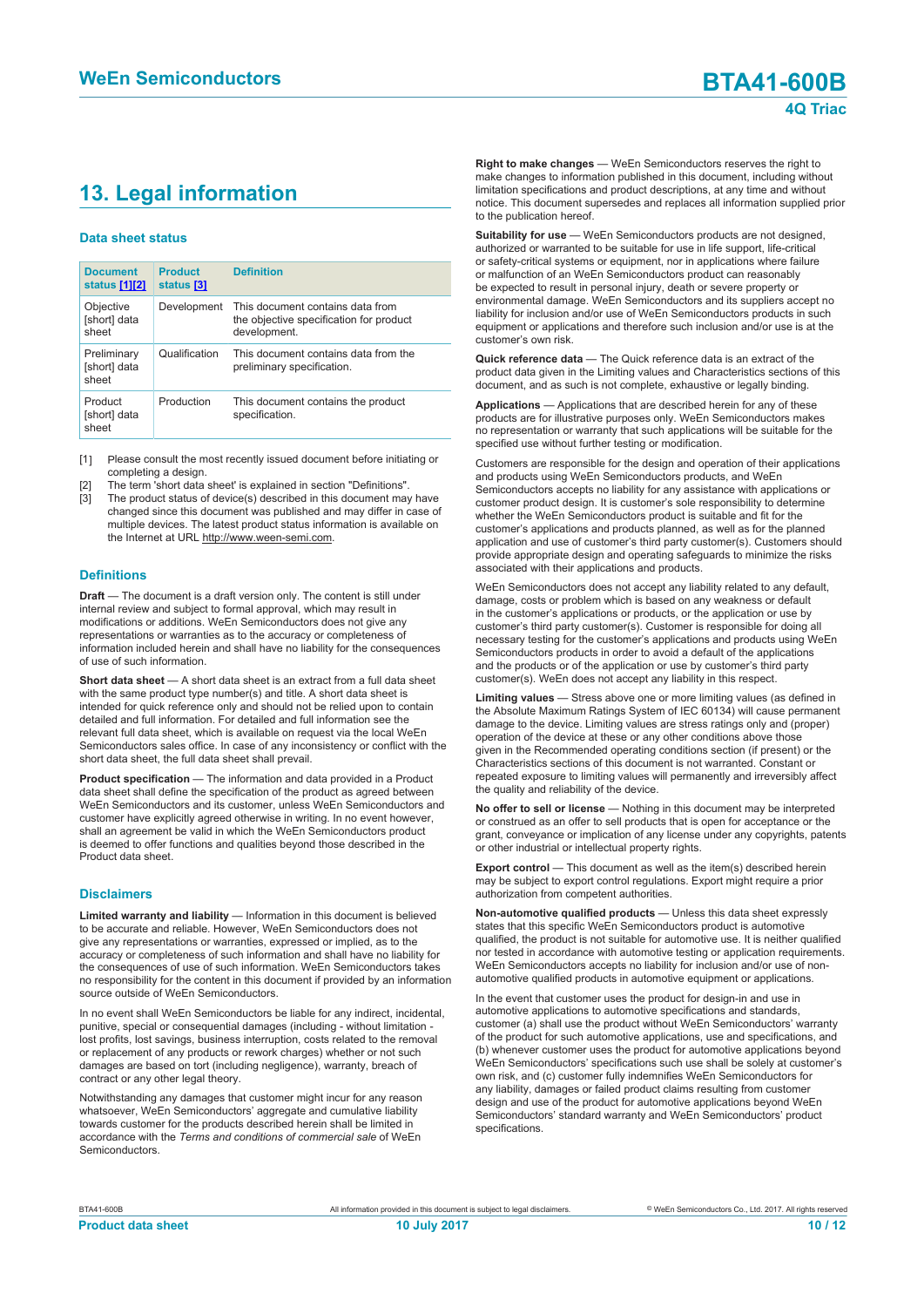**Translations** — A non-English (translated) version of a document is for reference only. The English version shall prevail in case of any discrepancy between the translated and English versions.

#### **Trademarks**

Notice: All referenced brands, product names, service names and trademarks are the property of their respective owners.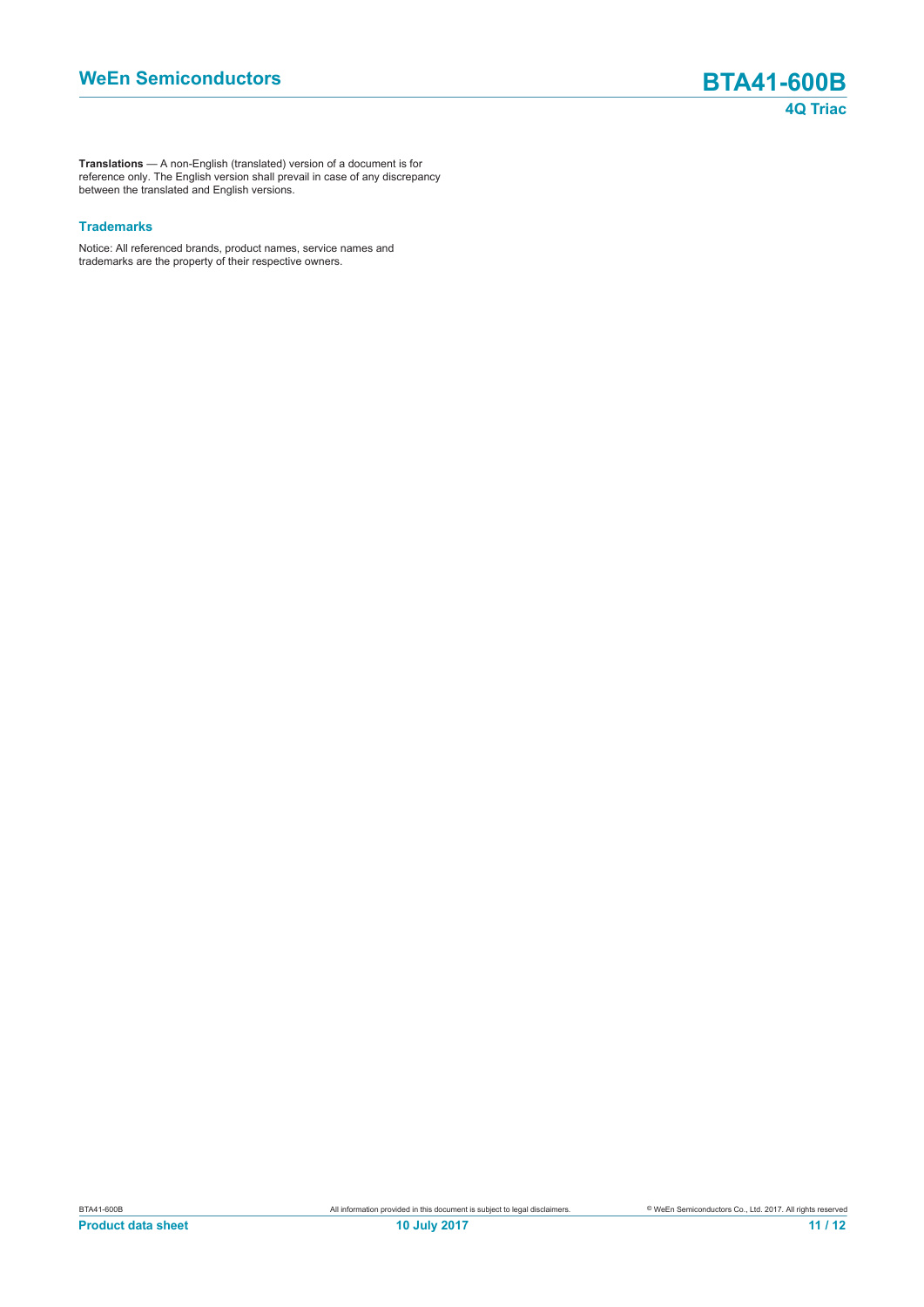#### **14. Contents**

**© WeEn Semiconductors Co., Ltd. 2017. All rights reserved**

For more information, please visit: http://www.ween-semi.com For sales office addresses, please send an email to: salesaddresses@ween-semi.com **Date of release: 10 July 2017**